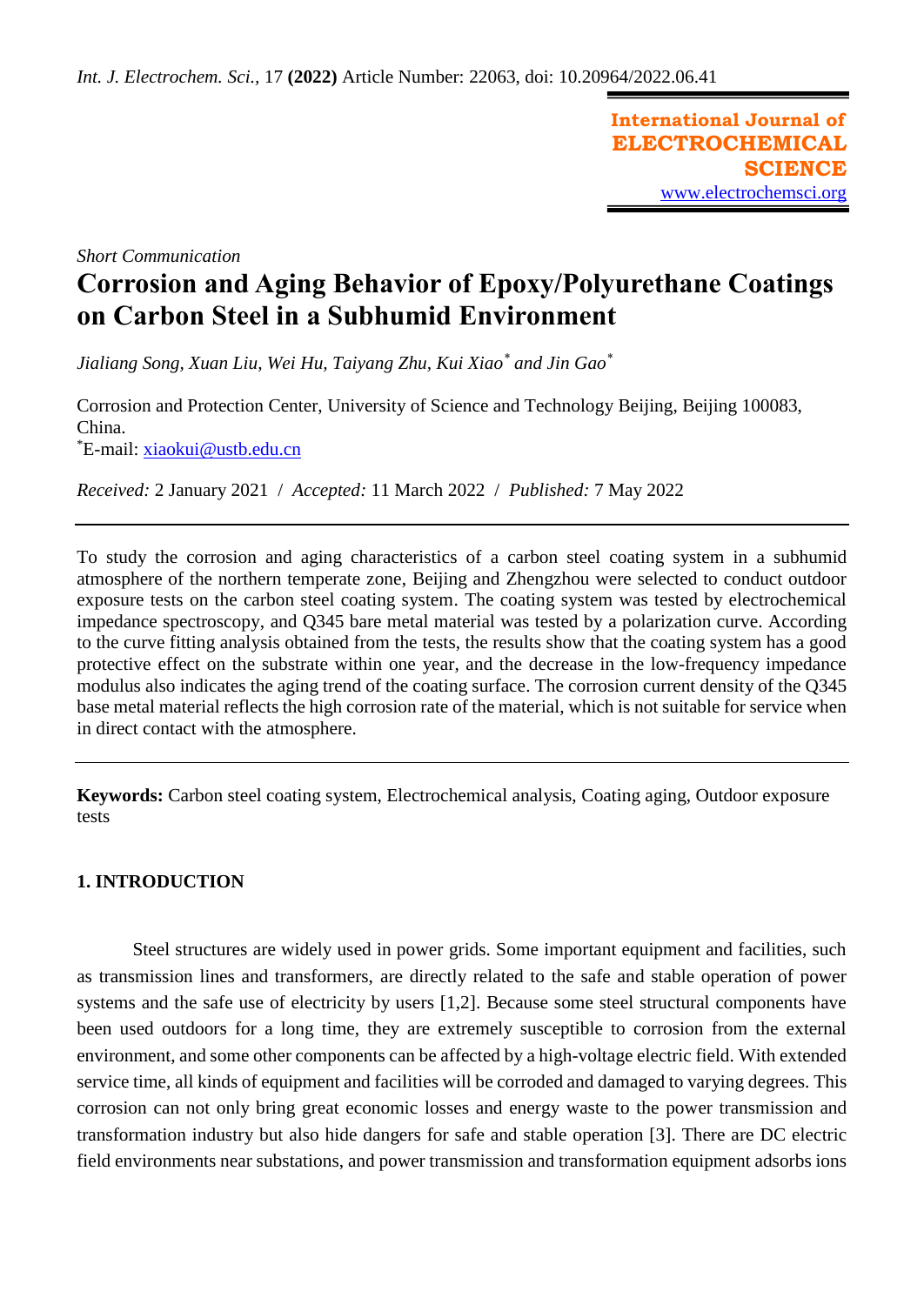and dust to a certain extent, which intensifies material corrosion [4]. Chen et al. [5] analyzed the galvanic corrosion, oxygen concentration corrosion, stress corrosion and intergranular corrosion of metal parts in electrical equipment. Chen et al. [6] summarized the causes of rust and corrosion in transmission towers and related protection methods and proposed antiaging coatings. Usually, for different service environments and different parts of power transmission and transformation equipment, an appropriate coating system will be selected as a protective means to prolong the service life of steel. Coating protection can reduce costs by more than half [7]. However, after a period of service, the coating will also fail due to its own aging. Therefore, the mechanism of coating failure needs to be further studied.

To assess the failure mechanism of coating systems, numerous scholars have conducted in-depth research and examinations. Some scholars [8,9,10] have found that the failure of a coating / metal system can be divided into several processes: (1) the coating is wetted by water absorption, and the surfacesoluble corrosive medium is dissolved; (2) the internal pressure inside and outside the coating causes the corrosive medium to penetrate from the microdefects, and the generated internal stress forms blisters inside the coating; (3) the corrosive medium reaches the metal matrix, resulting in metal corrosion under the film; and (4) cathodic stripping is caused by metal corrosion. The contact characteristics and interfacial properties of different metal substrates and coatings are different. Leng et al. [11,12,13] studied the defect parts of the coating and believed that the delamination of the coating was affected by the type and concentration of cations in the solution. The smaller the size of cations or the higher their concentration, the faster the delamination rate of the coating. Deflorian et al. [14] showed that when cations diffuse or penetrate into the coating, the cations need to balance the charge due to the existence of anions, so the diffusion rate is increased.

However, there are relatively few reports on the corrosion aging behaviors and electrochemical mechanisms of coating systems of power transmission and transformation equipment in an outdoor atmospheric environment. In this paper, through outdoor exposure tests of a carbon steel coating system on power transmission and transformation equipment in Beijing and Zhengzhou for one year, the aging behavior of each cycle coating and the corrosion characteristics of bare metal are studied. Electrochemical impedance spectroscopy (EIS) and polarization curves were analyzed to explain the corrosion and aging behavior of carbon steel and the coating system of transmission and transformation equipment in a subhumid atmosphere of a northern temperate zone.

## **2. MATERIALS AND METHODS**

#### *2.1. Outdoor exposure tests*

The carbon steel coating samples were hung outdoors in Beijing and Zhengzhou, and 3 sampling cycles were set up for 3, 6 and 12 months. The samples exposed outdoors included bare metal and coated carbon steel systems. The material of the coating carbon steel system was Q345 carbon steel, and the sample size was  $150\times70\times2$  mm. The surface of the metal substrate was sprayed with an anti-corrosion coating after sandblasting. The anticorrosive coating system was an epoxy primer + fluorocarbon polyurethane topcoat. The thickness of the primer was 80–100 μm, and the thickness of the topcoat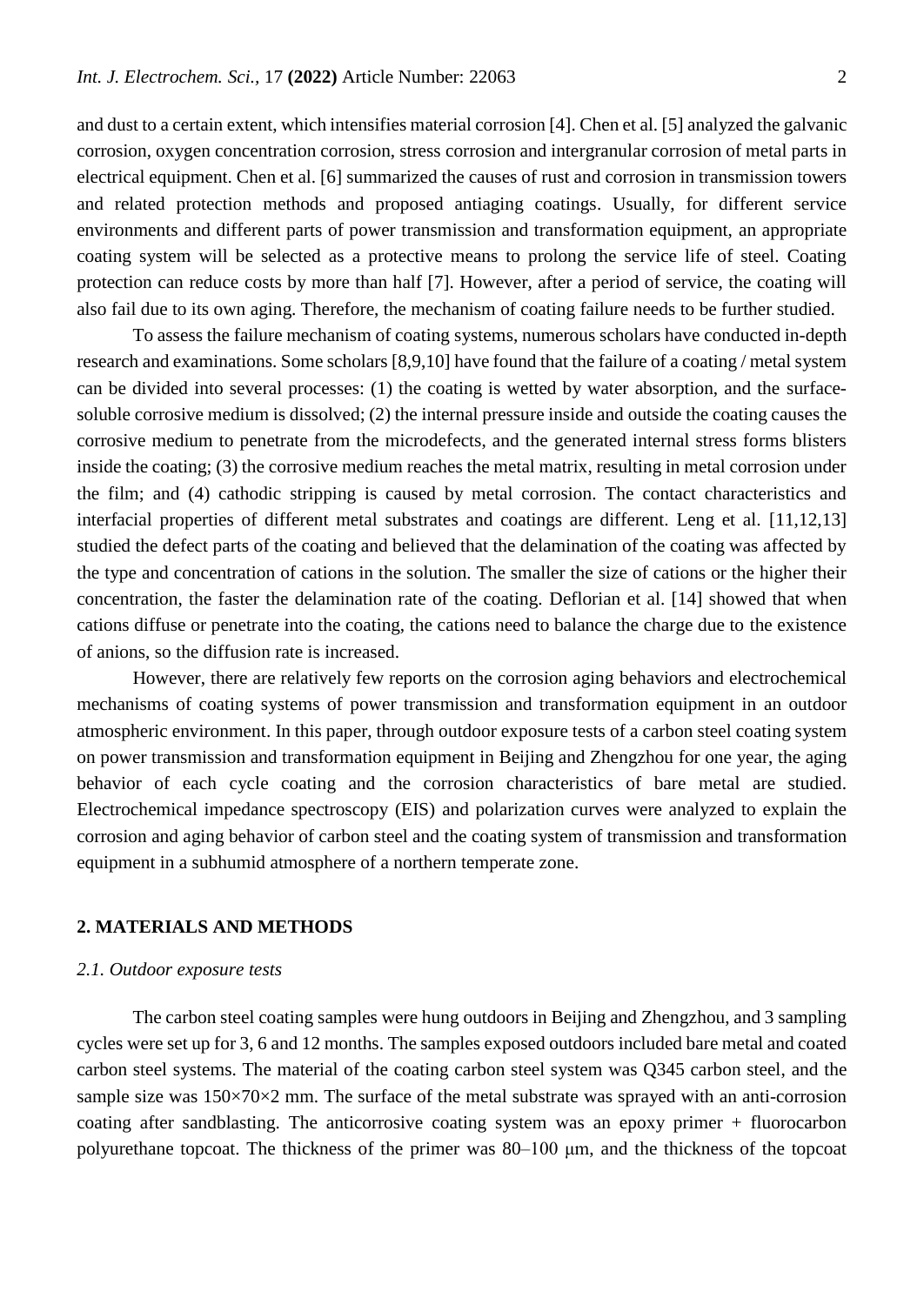ranged from 100 to 120 μm. To prevent a large amount of rainwater or pollutants from depositing on the surface of the samples, they were tilted at 45°. Sampling tests were carried out after each cycle.

The climate survey results of Beijing and Zhengzhou are as follows:

Beijing: The annual average temperature is 12.5  $\degree$ C, July is the hottest month, and the monthly average temperature is 26 ℃; January is the coldest month, and the monthly average temperature is -4.5 ℃. The average rainfall is 483.9 mm, the annual average sunshine time is approximately 2600 hours, and the irradiation amount is bout 5500 MJ/ $(m^2 \cdot a)$ .

Zhengzhou: The annual average temperature is 14.3 °C; July is the hottest month, with a monthly average temperature of 27.3 ℃; January is the coldest month, with a monthly average temperature of - 0.2 ℃. The annual average rainfall is 632 mm. The annual sunshine time is approximately 2400 hours, and the irradiation amount is approximately 4800 MJ/ $(m^2 \cdot a)$ . (Data come from China Weather Network www.weather.com.cn)

Comparing the environment of the two places, the climate types are similar, belonging to the north temperate subhumid atmosphere, and the annual average temperature has little difference. However, comparing the rainfall and sunshine time, Beijing is relatively dryer and the sunshine time is longer. On the whole, there is little difference between the two regions, which are typical subhumid atmospheric environments in the north temperate zone. It is hot and rainy in summer and cold and dry in winter, with a large daily temperature difference and long sunshine duration throughout the year.

## *2.2. Coating EIS test*

To study and evaluate the protective performance of the coating during outdoor service in Beijing and Zhengzhou, the electrochemical impedance method was used. A three-electrode system was adopted. The working electrode was a coated sample connected to the metal matrix, the auxiliary electrode was a platinum electrode, and the reference electrode was a saturated calomel electrode. The test solution was a 3.5% NaCl solution. The exposed area of the sample in the solution is  $10 \text{ cm}^2$ . The test was carried out at 25 ℃. First, the coating was soaked on the test area for a period of time, and the open circuit potential was measured during the soaking process. When the potential value fluctuated less than 10 mV within 15 min, the system was considered to be stable. Then, EIS tests were started, where the scanning frequency range was  $10^5$  Hz $\sim$ 10<sup>-2</sup> Hz, the disturbance potential was 20 mV, and 10 test points were set in each order of magnitude. Each group of tests was repeated at least 5 times to ensure the true reliability of the data. Finally, the curve with the low-frequency impedance modulus as the median was taken as the research object. The data were fitted by ZSimpWin software and plotted by Origin software.

#### *2.3 Metal polarization curve test*

To characterize the corrosion resistance of metal after coating damage or aging failure, the polarization curve of metal specimens in each cycle was tested. The test also used a three-electrode system, and the working electrode was a bare metal sample that was connected to the polished part. The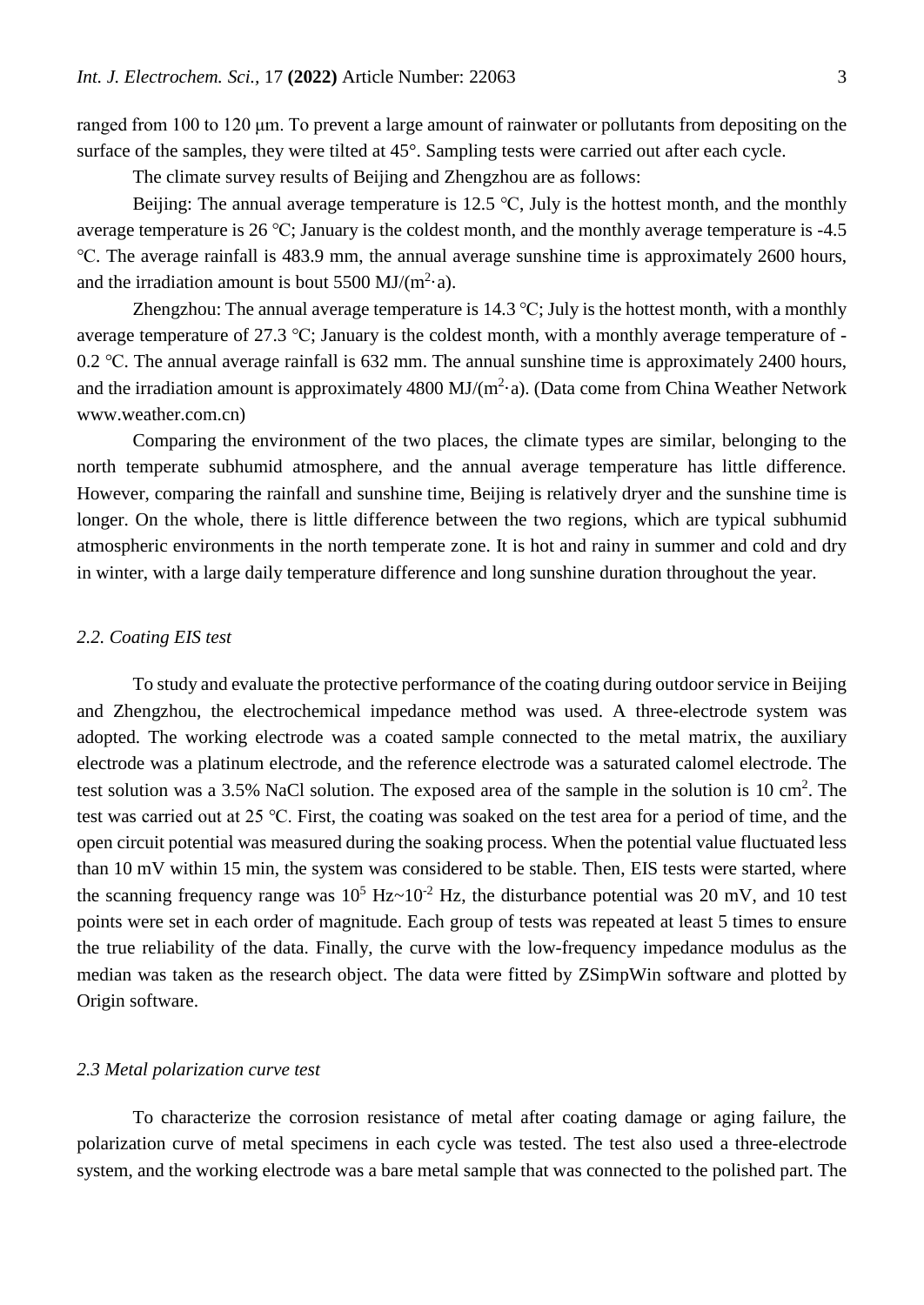test solution of the experiment was also a 3.5% NaCl solution, and it was carried out at 25 °C. First, the open circuit potential was measured for 30 min to ensure the stability of the system, and the potential polarization curve was tested. The setting range of the sweep potential was  $\pm 500$  mV relative to the open circuit potential, and the sweep rate was 0.5 mV/s. At least 3 different parts were taken for testing. The test results were plotted and fitted by Origin software to obtain the corrosion potential Ecorr and corrosion current density i<sub>corr</sub>.

## **3. RESULTS AND DISCUSSION**

## *3.1 EIS analysis of coatings*

Figure 1 and Figure 2 show the electrochemical impedance spectra of the coatings exposed outdoors for different cycles in Beijing and Zhengzhou, respectively. Referring to the principle of corrosion electrochemistry [15], Figure 3 shows the equivalent circuit in the initial aging of the coating used for fitting [16], and the fitting results are shown in Table 1 and Table 2, respectively.

Due to the existence of the dispersion effect, the impedance at the interface between the metal and coating cannot be regarded as an ideal capacitance [17]. The constant phase angle element Q is used to replace the capacitive element, which is defined as:

$$
Z=\frac{1}{Y_0}(j\omega)^{-n}
$$

where

 $Z$ —Impedance of  $Q$ 

—Unit imaginary part

 $\omega$ —Angular frequency

 $Y_0$ —Constant

 $n$ —Dispersion effect index of  $Q$  (0<n<1)



**Figure 1.** EIS of the carbon steel coating system at different outdoor exposure times in Beijing: (a) Nyquist plot, (b) Bode plot (Note: this includes the coating samples of the outdoor exposure test for 0, 3, 6 and 9 months.)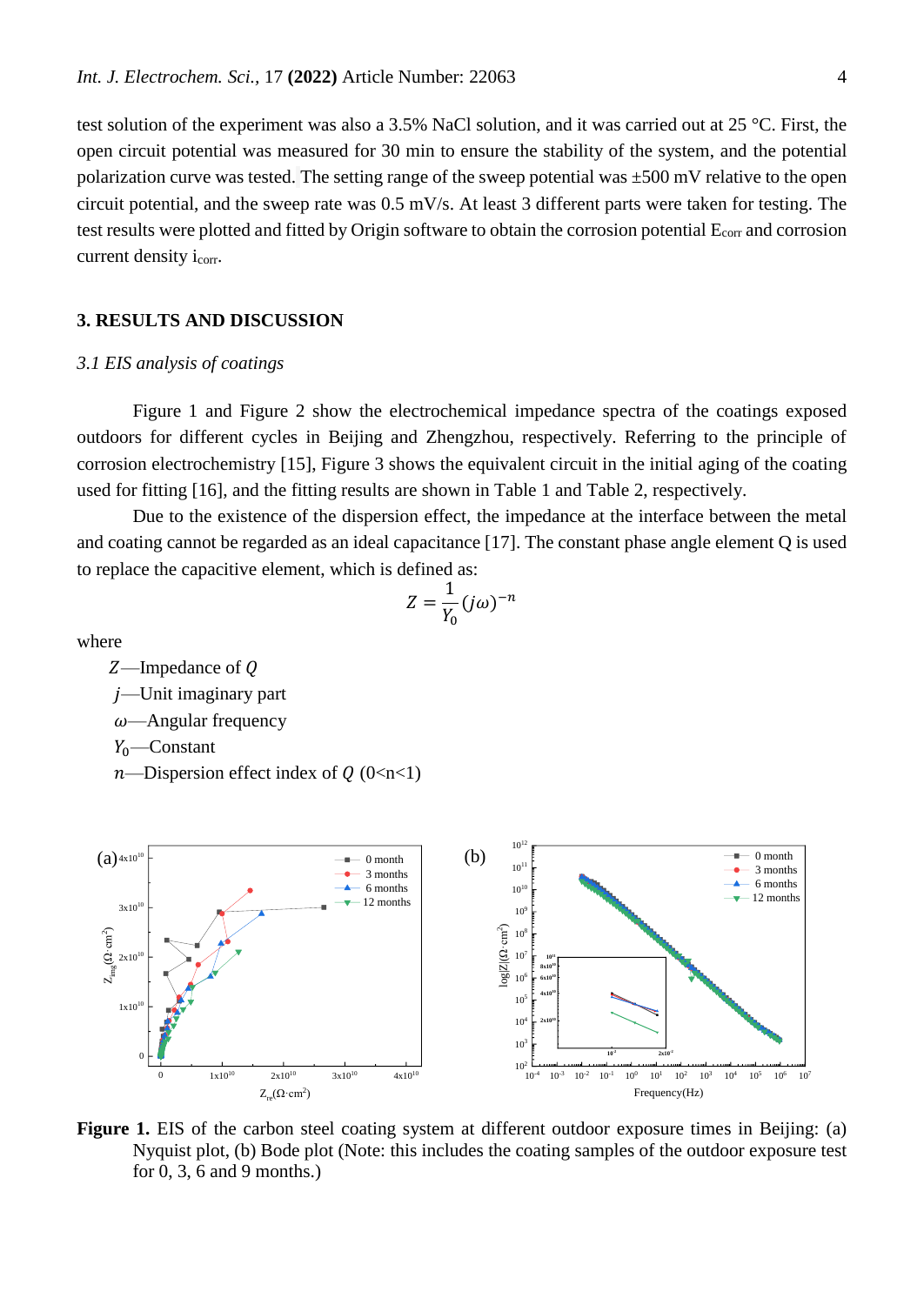

**Figure 2.** EIS of the carbon steel coating system at different outdoor exposure times in Zhengzhou: (a) Nyquist plot, (b) Bode plot (Note: this includes the coating samples of the outdoor exposure test for 0, 3, 6 and 9 months.)



**Figure 3.** Equivalent Circuit of Coating

**Table 1.** EIS fitting parameters of the carbon steel coating system at different outdoor exposure times in Beijing (Note: this includes the coating samples of the outdoor exposure test for 0, 3, 6 and 9 months.)

| Period    | $R_{\rm s}$ ( $\Omega$ ·cm <sup>2</sup> ) | $Y_0$ (F/cm <sup>2</sup> ) | n      | $R_c$ ( $\Omega$ ·cm <sup>2</sup> ) | $ Z _{0.01\text{Hz}}$ ( $\Omega$ ·cm <sup>2</sup> ) |
|-----------|-------------------------------------------|----------------------------|--------|-------------------------------------|-----------------------------------------------------|
| 0 month   | $5.303 \times 10^{2}$                     | $7.131 \times 10^{-11}$    | 0.9789 | $2.446 \times 10^{11}$              | $4.012 \times 10^{10}$                              |
| 3 months  | $5.128 \times 10^{2}$                     | $8.579 \times 10^{-11}$    | 0.9656 | $2.550 \times 10^{11}$              | $3.880 \times 10^{10}$                              |
| 6 months  | $5.138 \times 10^{2}$                     | $8.360 \times 10^{-11}$    | 0.9740 | $1.837 \times 10^{11}$              | $3.647 \times 10^{10}$                              |
| 12 months | $4.405 \times 10^{2}$                     | $1.075 \times 10^{-10}$    | 0.9629 | $8.536 \times 10^{10}$              | $2.461 \times 10^{10}$                              |

**Table 2.** EIS fitting parameters of the carbon steel coating system at different outdoor exposure times in Zhengzhou (Note: this includes the coating samples of the outdoor exposure test for 0, 3, 6 and 9 months.)

| Period    | $R_s$ ( $\Omega$ ·cm <sup>2</sup> ) | $Y_0$ (F·cm <sup>-2</sup> ) | n      | $R_c$ ( $\Omega$ ·cm <sup>2</sup> ) | $ Z _{0.01\text{Hz}}$ ( $\Omega$ ·cm <sup>2</sup> ) |
|-----------|-------------------------------------|-----------------------------|--------|-------------------------------------|-----------------------------------------------------|
| 0 month   | $5.303 \times 10^{2}$               | $7.131 \times 10^{-11}$     | 0.9789 | $2.446 \times 10^{11}$              | $4.012 \times 10^{10}$                              |
| 3 months  | $1.140 \times 10^3$                 | $2.680 \times 10^{-10}$     | 0.9749 | $1.522 \times 10^{11}$              | $3.650 \times 10^{10}$                              |
| 6 months  | $5.144 \times 10^{2}$               | $1.079 \times 10^{-11}$     | 0.9513 | $2.135 \times 10^{11}$              | $3.339 \times 10^{10}$                              |
| 12 months | $4.533 \times 10^{2}$               | $1.030 \times 10^{-10}$     | 0.9599 | $1.855 \times 10^{11}$              | $2.842 \times 10^{10}$                              |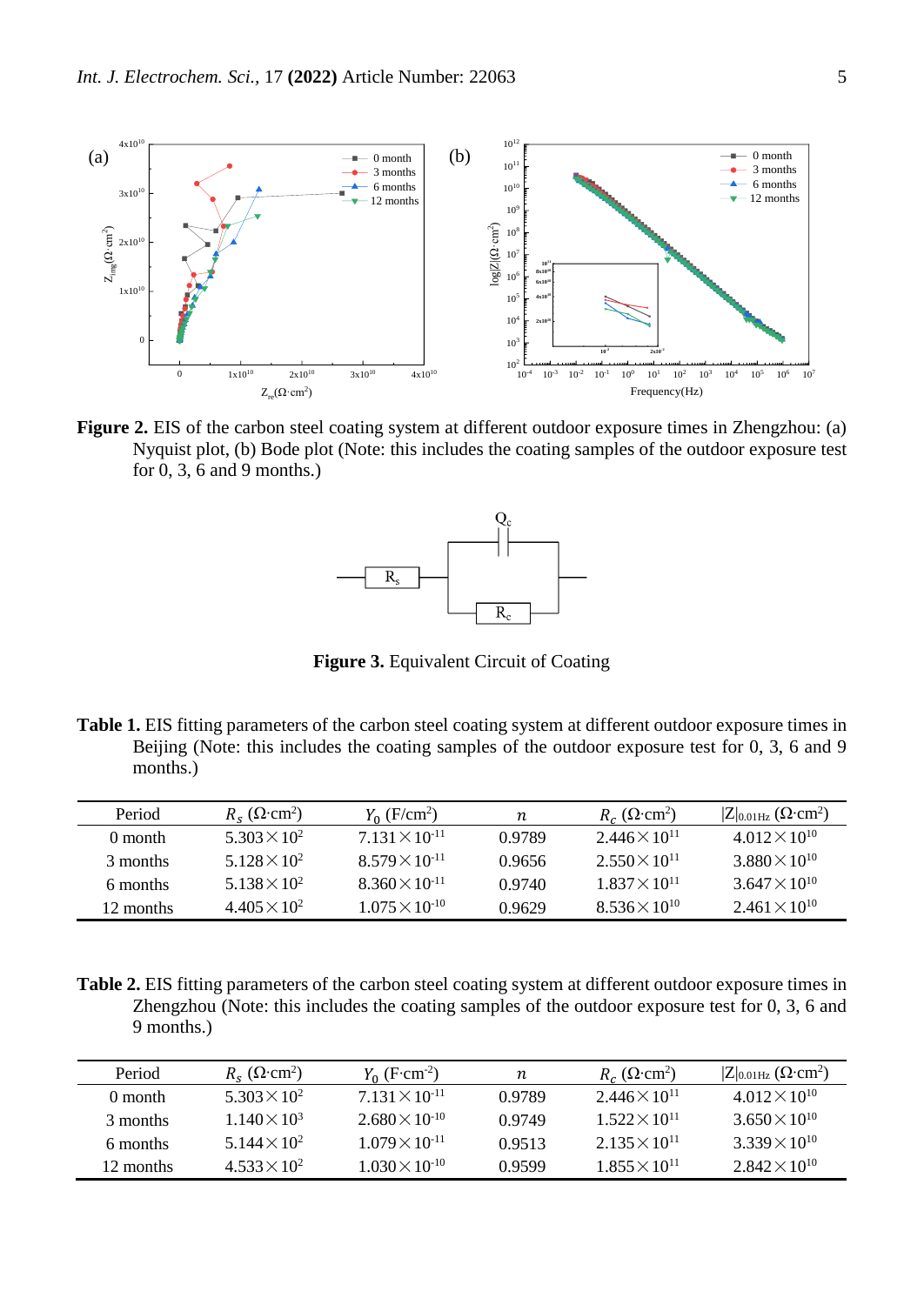It can be seen from the Nyquist plots in Figure  $1(a)$  and Figure  $2(a)$  that the curves of each period do not form a stable semicircular arc. Under the equivalent circuit in Figure 3, the coating resistance  $R_c$ is equivalent to the charge transfer resistance of the system [18] and is the resistance to ionic conduction between the metal matrix and solution. The value of  $R_c$  can reflect the difficulty of electrochemical reactions at the matrix interface, but it also decreases with the aging of the coating [16,17,19]. According to the fitting results,  $R_c$  is basically  $1 \times 10^{11} \sim 2 \times 10^{11} \Omega \cdot cm^2$ , which shows that the electrochemical reaction on the metal surface is very difficult.  $Y_0$  can reflect the capacitance characteristics of the coating. Smaller values indicate better capacitance characteristics and lower porosity [18]. The fitting result is basically maintained at approximately  $1 \times 10^{-10}$  F⋅cm<sup>-2</sup>, reflecting that the coating can maintain good shielding performance after each cycle.

According to the Bode modulus plots in Figure 1(b) and Figure 2(b), the curve of each cycle basically maintains an oblique straight line, which indicates that the coating has good capacitance characteristics and always maintains excellent shielding performance for corrosive media [20]. The coincidence of the curves is better, indicating that the degree of aging is low. For the low-frequency region of the Bode plot, the impedance modulus value reflects the state of the coating and the metal interface. The lower the low-frequency impedance modulus value is, the higher the penetration degree of the corrosive medium or the electrolyte solution into the coating and the higher the aging degree of the coating [21]. According to the statistics of the impedance modulus at 0.01 Hz, it can be seen that the aging degree of the samples in the two regions also changed significantly with increasing of outdoor exposure time.

Comparing the law of curve change between Beijing and Zhengzhou, it can be seen that the coating has obvious changes within one year, the protective performance has decreased, and the lowfrequency impedance modulus value reflects that the aging degree of the coating in the two regions is also close.

#### *3.2 Potentiodynamic polarization curves*

Figure 4 (a) and (b) show the test results of the polarization curves of bare metal materials in Beijing and Zhengzhou, respectively. The curve fitting results are shown in Table 3 and Table 4.

From the polarization curve and fitting results, it can be seen that the variation law of the polarization curve in each cycle is basically similar in Beijing and Zhengzhou. The corrosion potential Ecorr of the original sample of the Q345 bare material is the lowest, but Ecorr also increases with increasing outdoor exposure time. The corrosion potential reflects the thermodynamic stability of the metal surface system. With increasing outdoor exposure time, the higher the E<sub>corr</sub> of the sample is, the higher the thermodynamic stability of the surface [22].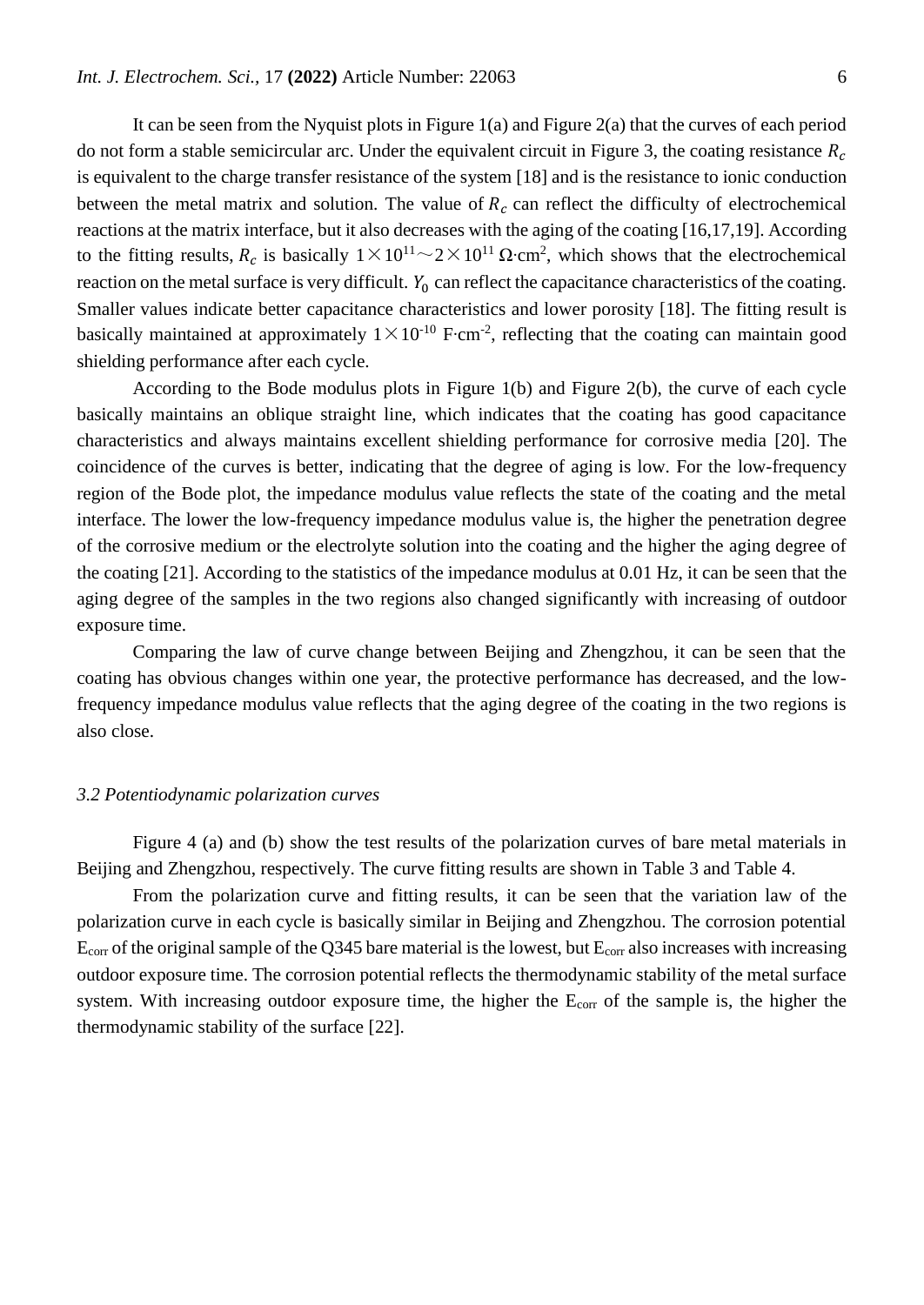

**Figure 4.** Polarization curves of carbon steel bare metal at different outdoor exposure times in (a) Beijing and (b) Zhengzhou (Note: this includes the carbon bare metal samples of the outdoor exposure test for 0, 3, 6 and 9 months.)

**Table 3.** Polarization curve fitting parameters of the polarization curves of carbon steel in Beijing

| Period    | $E_{corr}(mV)$ | $i_{corr}(mA \cdot cm^2)$ | $\beta_a$ (mV/decade) | $\beta_c$ (mV/decade) |
|-----------|----------------|---------------------------|-----------------------|-----------------------|
| 0 month   | $-849$         | 0.668                     | 663                   | 198                   |
| 3 months  | $-785$         | 0.324                     | 290                   | 141                   |
| 6 months  | $-638$         | 0.381                     | 670                   | 207                   |
| 12 months | -484           | .651                      | 630                   | 442                   |

**Table 4.** Fitting parameters of the electrochemical polarization curves of carbon steel in Zhengzhou

| Period    | $E_{corr}$ (mV) | $i_{corr}$ (mA $\cdot$ cm <sup>2</sup> ) | $\beta_a$ (mV/decade) | $\beta_c$ (mV/decade) |
|-----------|-----------------|------------------------------------------|-----------------------|-----------------------|
| 0 month   | $-849$          | 0.668                                    | 663                   | 198                   |
| 3 months  | $-772$          | 0.484                                    | 464                   | 143                   |
| 6 months  | $-640$          | ).392                                    | 651                   | 223                   |
| 12 months | $-503$          | .547                                     | 580                   | 437                   |

This may be due to the continuous corrosion and the formation of corrosion products. The area of the active area in direct contact with the corrosion medium decreases, resulting in an increase in the thermodynamic stability of the system at the macro level. The corrosion current density icorr reflects the corrosion rate of the metal. icorr gradually decreases in the early stage and increases after 6 months. The reason for the decrease in the early stage may be the continuous increase in corrosion products, mainly  $\gamma$ -FeOOH and Fe<sub>3</sub>O<sub>4</sub>, on the surface, resulting in a gradual decrease in the corrosion rate [23]. When the corrosion products increase to a certain extent, a double rust layer will be formed. With irregular outdoor precipitation and changes in of temperature and humidity during the day and night, the existence of a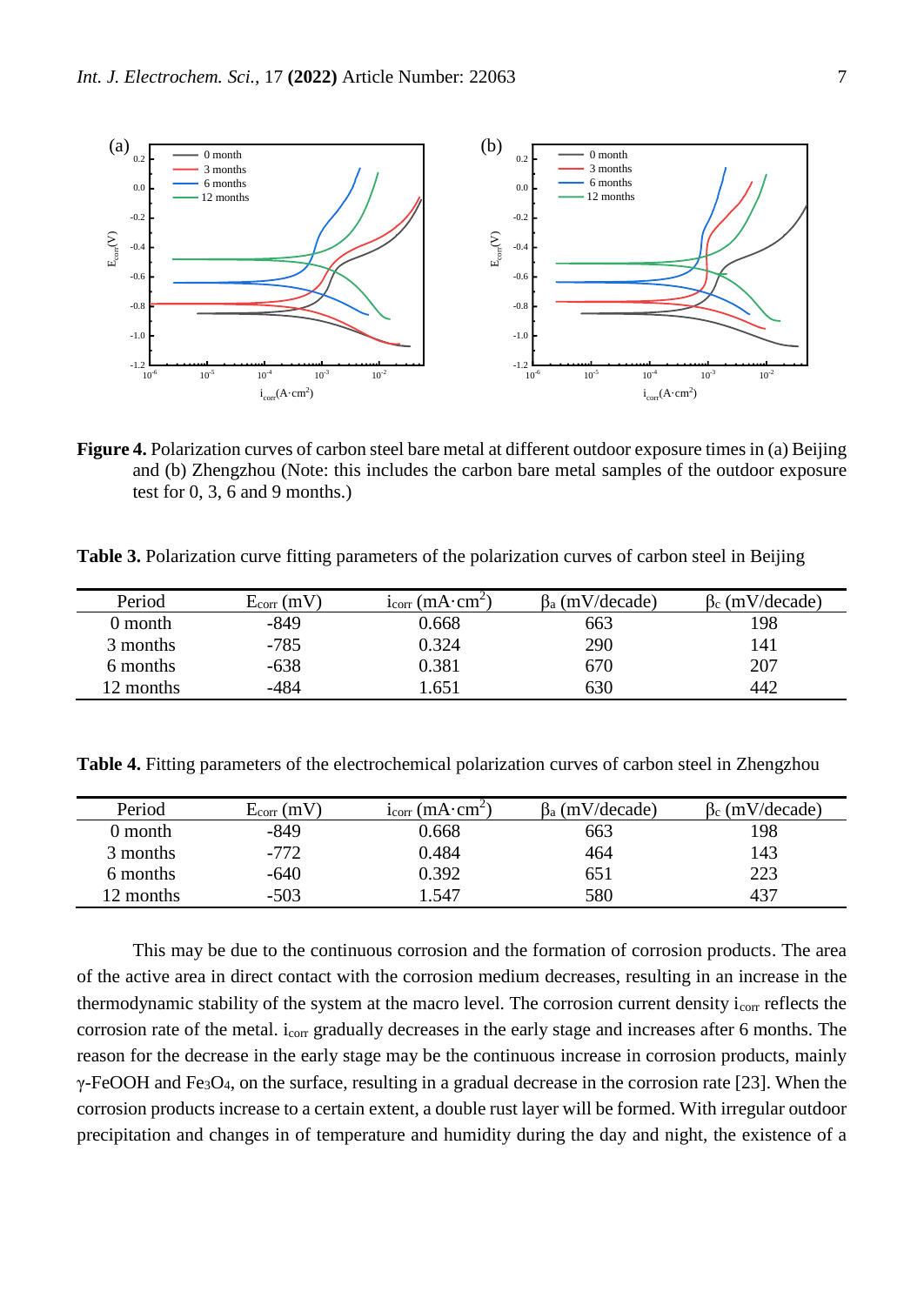double rust layer will keep some electrolyte solution between the rust layers, which will indirectly increase the corrosion rate of the metal.

## *3.3 Aging analysis of the carbon steel coating system*

According to the test of the coating impedance and the polarization curve of the Q345 carbon steel substrate in Beijing and Zhengzhou, the aging law of the coating during outdoor service in the subhumid atmosphere of the northern temperate zone was analyzed. The function of the coating is to isolate the corrosive medium in the atmosphere from the metal matrix and prevent the metal from corroding through physical means. The outdoor exposure test of bare carbon steel also shows that the corrosion rate is relatively fast. If there is no coating protection, the service life will be greatly reduced.

For the aging process of the coating, there is abundant sunshine in the environment, and the influence of ultraviolet rays in the sunlight on the coating cannot be ignored. In the subhumid atmosphere of the northern temperate zone, the annual radiation amount is approximately 5000 MJ/ $(m^2 \cdot a)$ , and a large amount of energy is transmitted in the form of ultraviolet rays. Ultraviolet radiation increases the surface energy of polymer coatings, and some chemical bonds are gradually broken, which may form hydrophilic groups [24,25]; in addition, this may further crosslink the polymer macromolecular chains on the surface and increase the tension degree of the polymer links, thereby increasing the hardness and brittleness of the coating on the macroscopic level [26,27]. Long-term ultraviolet radiation will cause an increasing number of microdefects on the surface of the coating [28].

The increase in defects and the emergence of hydrophilic groups make it easier for the liquid film produced by irregular rainfall and daily temperature and humidity changes in the outdoor environment to remain in the coating surface, pores and defects. Over a long timeframe, the damage will gradually deepen from outside to inside until the coating is completely aged and invalid.

When this process is reflected in EIS, the original new coating can be compared to a very perfect capacitor. The curve in the Nyquist plot is not a semicircular arc but is more similar to a straight line with a larger slope [28]. The point in the low-frequency region is approximately closer to the imaginary part, indicating that the capacitance characteristic is stronger; the Bode modulus curve is a straight line with a negative slope, which also shows the capacitance characteristics of the coating system [29].

After one year of outdoor exposure tests, the change in the electrochemical impedance test results of the coating is small, which is reflected in the decrease in the impedance modulus in the low-frequency region, which generally reflects the strong aging resistance of the coating. Combined with the aging mechanism of the coating, this is mainly due to the defects of the coating after aging, which makes the corrosive medium in the environment invade into the interior of the coating and destroys the characteristics of the perfect capacitance of the coating. The local capacitance characteristics and capacitance values are continuously reduced at the defect site, which is shown in the fitting results as the increase in  $Y_0$  and the decrease in  $n$ , where  $n$  reflects the smoothness and integrity of the coating surface [30].

As aging progresses, the low-frequency impedance modulus in the Bode plot will continue to decrease until a horizontal line with a slope of 0 appears in the low-frequency band, and the surface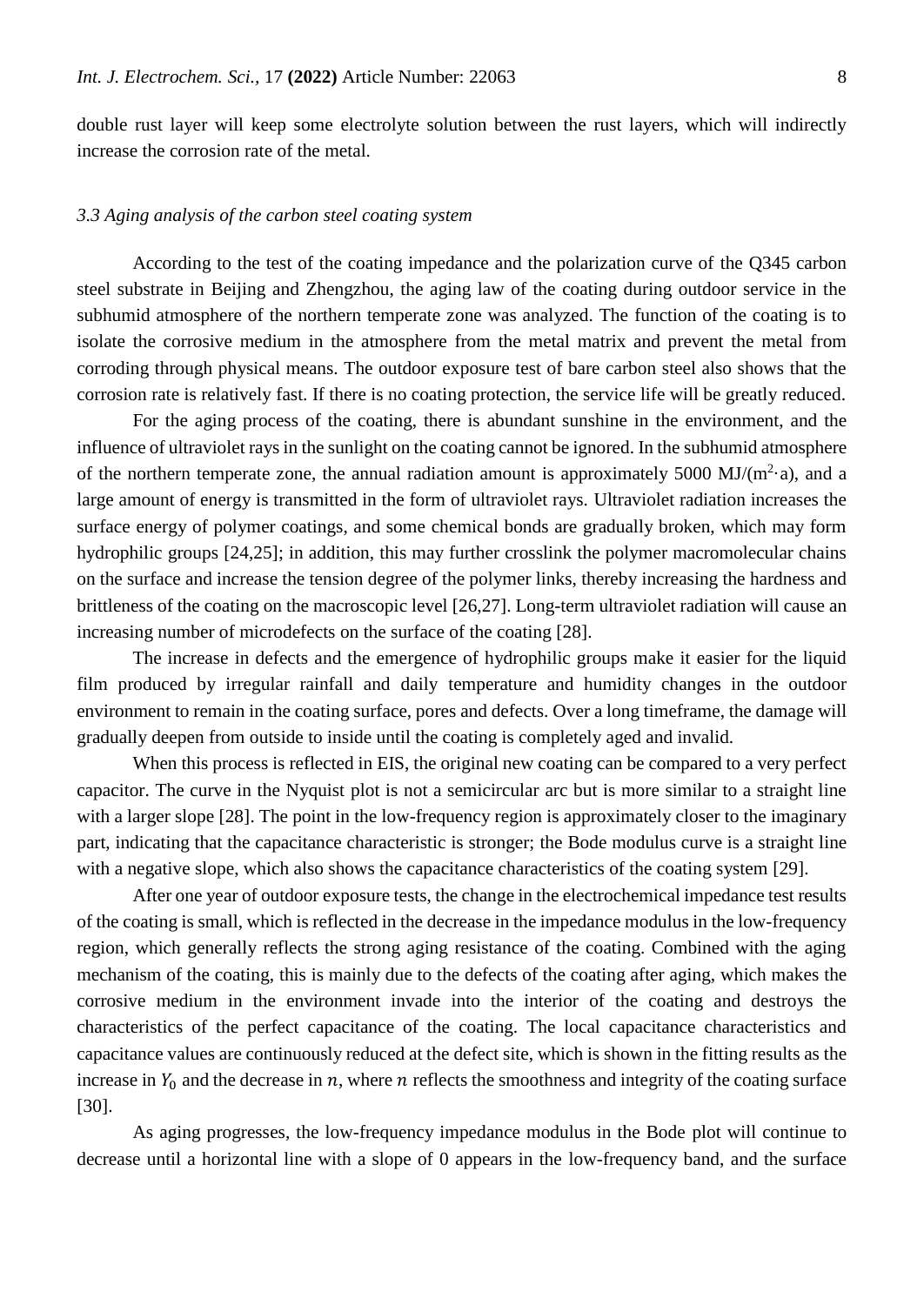coating becomes a protection method with resistance as the main characteristic. This also shows that the metal substrate has been in communication with the external corrosive medium, and the coating has completely failed [30].

After the coating fails, the test results of the polarization curve of the metal show that at the corrosion rate of Q345 carbon steel, the equipment in service will soon fail. Therefore, in this type of coating system, to ensure the safe operation of the equipment, it is not suitable for service in the open atmosphere, and the integrity and effectiveness of the surface coating must be ensured.

# **4. [CONCLUSION](file:///C:/Users/12085/AppData/Local/youdao/dict/Application/8.5.3.0/resultui/html/index.html%23/javascript:;)**

(1) Under the subhumid atmospheric environment in the north temperate zone, there is little difference between the aging of coatings and the corrosion properties of metals in Beijing and Zhengzhou.

(2) In a 1-year outdoor exposure test, a polarization curve test of bare material Q345 carbon steel shows that the corrosion rate of the material is high, which is not suitable for exposure in the atmosphere, and will soon fail without coating protection.

(3) In a 1-year outdoor exposure test, an electrochemical impedance test of the coating system shows that the coating has good capacitance characteristics, reflecting good protective performance against the metal substrate.

# ACKNOWLEDGMENT

This work was supported by the Science and Technology Project of State Grid Corporation of China (Study on performance evaluation and testing technology of environmentally friendly anti-corrosive coatings for transmission and distribution equipment, 5200-202119092A-0-0-00)

#### **References**

- 1. J. Yang, J. Han, M. Li, F. Li and F. Yang, *Power System Technology*, 34 (2010) 1.
- 2. Z. Ding, C. Huang, H. Xue, L. Zhu and M. Zhu, *Electric Power Construction*, 6 (2012) 105.
- 3. Z. Song, J. Guo and J. Guo, *Shanxi Electric Power*, 149 (2008) 7.
- 4. X. Ren, W. Qian, Y. Zhong, G. Wu, J. Hao and J. Liu, *2019 IEEE 3rd International Electrical and Energy Conference*, (2019) 1649.
- 5. H. Chen, X. Qiao, F. Tian and Y. Sun, *2020 3rd International Conference on Electron Device and Mechanical Engineering*, (2020) 88.
- 6. Y. Chen, C. M. Qiang, G. Wang and W. Miao, *Corrosion Science and Protection Technology*, 25 (2013) 508.
- 7. X. Li, D. Zhang, Z. Liu, Z. Li, C. Du and C. Dong, *Nature*, 527 (2015) 441.
- 8. M. Morcillo, *Prog. Org. Coat.*, 36 (1999) 137.
- 9. S. B. Lyon, R. Bingham, D. J. Mills, *Prog. Org. Coat.*, 102 (2016) 2.
- 10. Fuente, D. Chico, B. Morcillo, *Portugaliae Electrochimica Acta*, 24 (2006) 191.
- 11. A. Leng, H. Streckel and M. Stratmann, *Corros. Sci.*, 41 (1998) 547.
- 12. A. Leng, H. Streckel and M. Stratmann, *Corros. Sci.*, 41 (1998) 579.
- 13. A. Leng, H. Streckel, K. Hofmann and M. Stratmann, *Corros. Sci.*, 41 (1998) 599.
- 14. F. Deflorian and S. Rossi, *Electrochimica Acta*, 51 (2006) 1736.